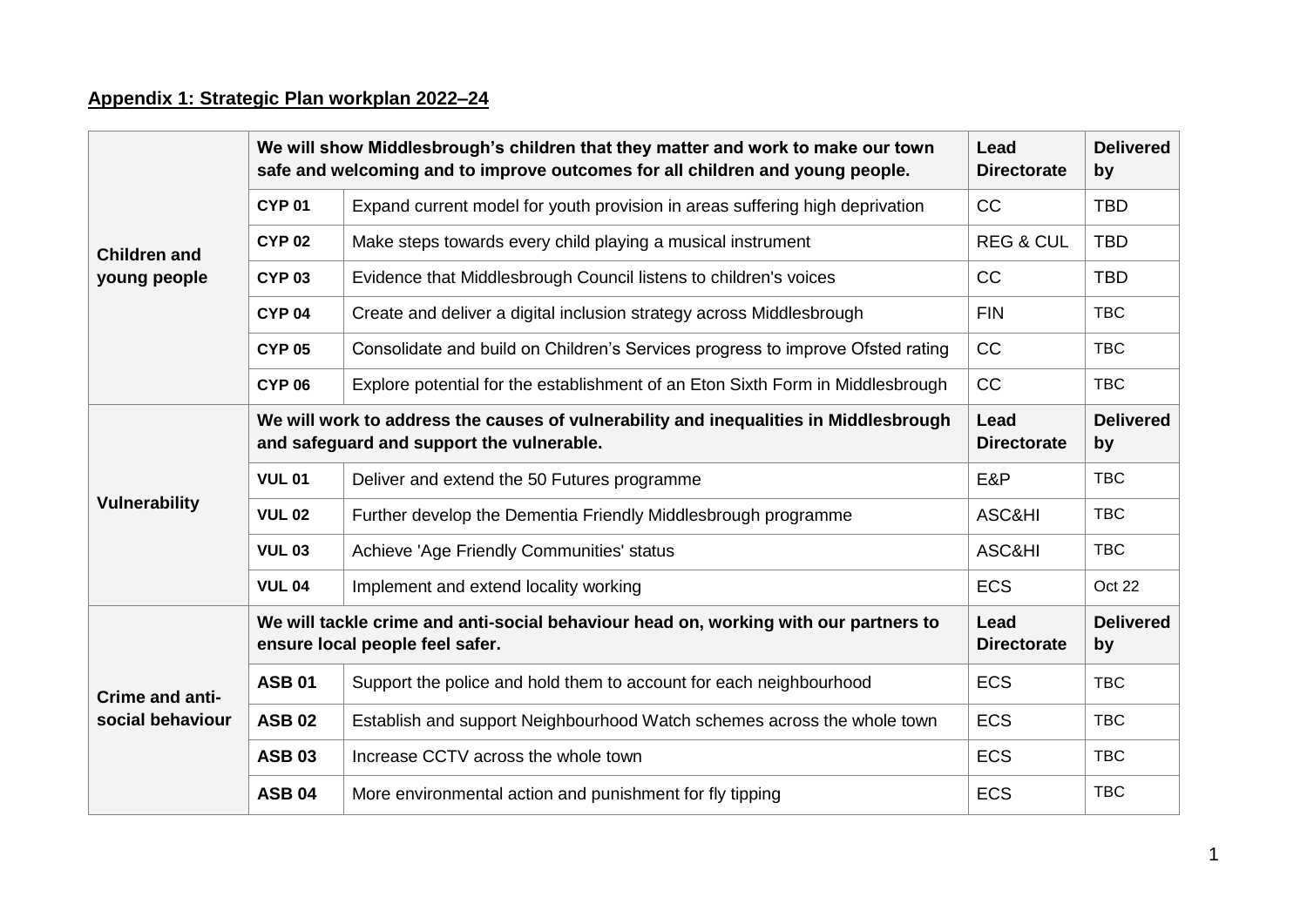|                                | <b>ASB 05</b>                                                                                                                                                       | Encourage more residents to report crime and ASB                                 | <b>ECS</b>                 | <b>TBC</b>             |
|--------------------------------|---------------------------------------------------------------------------------------------------------------------------------------------------------------------|----------------------------------------------------------------------------------|----------------------------|------------------------|
|                                | <b>ASB 06</b>                                                                                                                                                       | Reward and champion individuals for being good neighbours                        | <b>ECS</b>                 | <b>TBC</b>             |
|                                | <b>ASB 07</b>                                                                                                                                                       | Increase enforcement against problem properties / streets / gardens in disrepair | <b>REG &amp; CUL</b>       | <b>May 23</b>          |
| <b>Climate change</b>          | We will ensure our town acts to tackle climate change, promoting sustainable<br>lifestyles.                                                                         |                                                                                  | Lead<br><b>Directorate</b> | <b>Delivered</b><br>by |
|                                | CCH <sub>01</sub>                                                                                                                                                   | Develop an Urban Farm                                                            | <b>REG &amp; CUL</b>       | <b>TBC</b>             |
|                                | <b>CCH 02</b>                                                                                                                                                       | Develop local wildlife / nature reserve in North Ormesby and one other site      | <b>ECS</b>                 | <b>TBC</b>             |
|                                | <b>CCH 03</b>                                                                                                                                                       | Demonstrate increased recycling rates                                            | <b>ECS</b>                 | <b>TBC</b>             |
|                                | CCH <sub>04</sub>                                                                                                                                                   | Establish six community growing areas                                            | <b>ECS</b>                 | <b>TBC</b>             |
|                                | <b>CCH 05</b>                                                                                                                                                       | Double the size of our urban meadows / wildflower planting sites                 | <b>ECS</b>                 | <b>TBC</b>             |
|                                | CCH <sub>06</sub>                                                                                                                                                   | 15 new EV charging points across town                                            | <b>REG &amp; CUL</b>       | <b>TBC</b>             |
|                                | <b>CCH 07</b>                                                                                                                                                       | Big community tree planting days                                                 | <b>ECS</b>                 | <b>TBC</b>             |
|                                | CCH <sub>08</sub>                                                                                                                                                   | Middlesbrough hosts inaugural climate conference                                 | <b>ECS</b>                 | <b>TBC</b>             |
| COVID-19<br>recovery           | We will ensure the recovery of local communities, businesses and the Council's<br>operations from COVID-19, taking opportunities to build back better.              |                                                                                  | Lead<br><b>Directorate</b> | <b>Delivered</b><br>by |
|                                | <b>CVD 01</b>                                                                                                                                                       | Delivery of the Council's COVID19 Recovery Plan                                  | <b>ALL</b>                 | n/a                    |
|                                | <b>CVD 02</b>                                                                                                                                                       | Ensure effective Council response to immediate issues / impact of COVID19        | <b>ALL</b>                 | n/a                    |
| <b>Physical</b><br>environment | We will work closely with local communities to protect our green spaces and make<br>sure that our roads, streets and open spaces are well-designed, clean and safe. |                                                                                  | Lead<br><b>Directorate</b> | <b>Delivered</b><br>by |
|                                | <b>PEN 01</b>                                                                                                                                                       | Improve Towns Fund recommended play parks and spaces                             | <b>ECS</b>                 | Feb 23                 |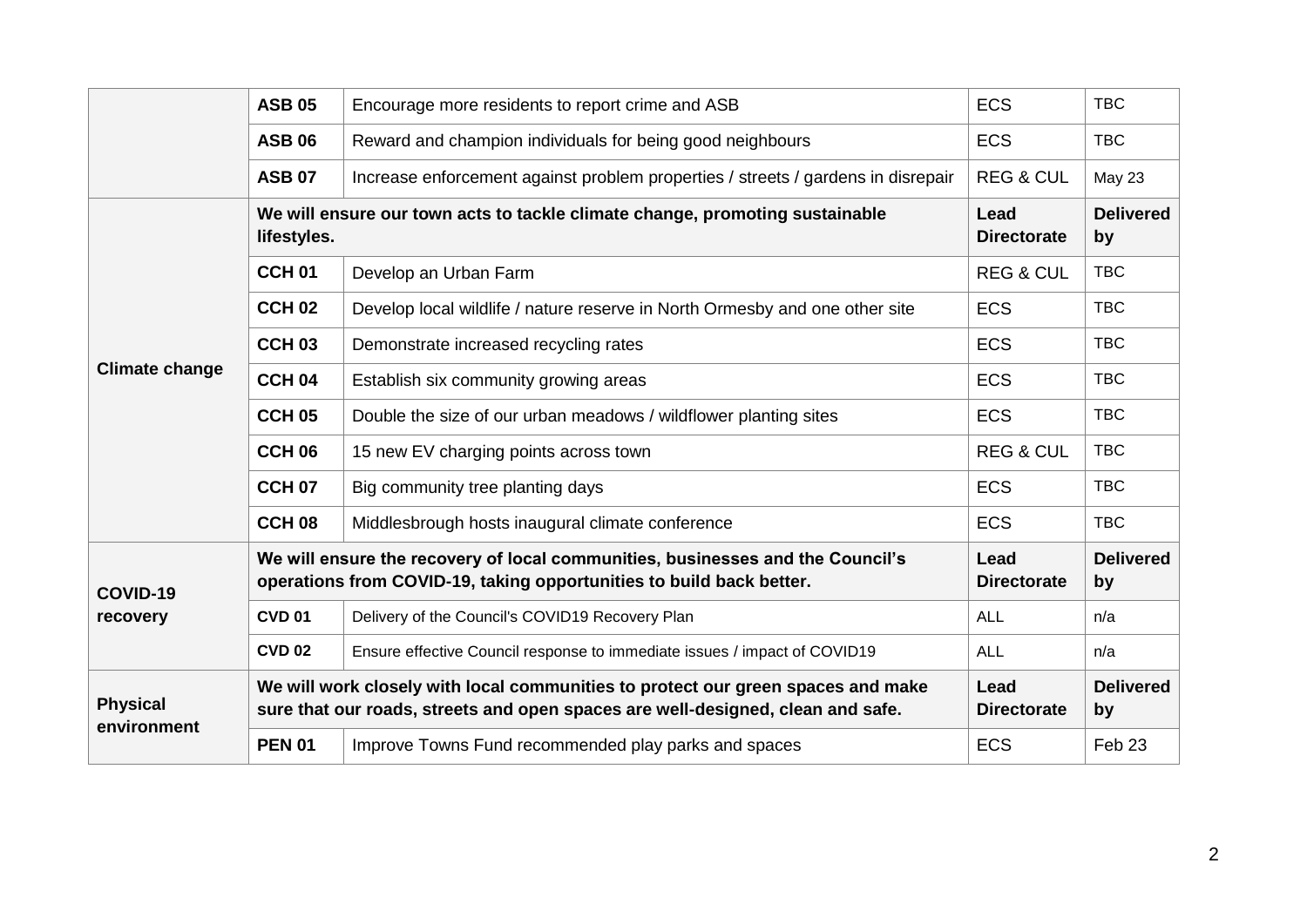|                    | <b>PEN 02</b> | Establish requirement / potential CPO for derelict buildings and problem sites                                                                               | <b>REG &amp; CUL</b>       | <b>TBC</b>             |
|--------------------|---------------|--------------------------------------------------------------------------------------------------------------------------------------------------------------|----------------------------|------------------------|
|                    | <b>PEN 03</b> | Improve our Highways                                                                                                                                         | <b>ECS</b>                 | <b>TBD</b>             |
|                    | <b>PEN 04</b> | Reclaim, improve and showcase 12 new back alleys                                                                                                             | <b>ECS</b>                 | Feb <sub>23</sub>      |
|                    | <b>PEN 05</b> | Neighbourhood and town wide front garden competitions                                                                                                        | <b>ECS</b>                 | <b>TBC</b>             |
|                    | <b>PEN 06</b> | Improve Thorntree and Pallister Parks as per Towns Fund recommendation                                                                                       | <b>ECS</b>                 | Feb <sub>23</sub>      |
|                    | <b>PEN 07</b> | Creation of Tree Maintenance Squad and maintenance work programme                                                                                            | <b>ECS</b>                 | Aug 22                 |
|                    | <b>PEN 08</b> | Creation of a subsidised Pest Control service                                                                                                                | <b>ECS</b>                 | <b>Jul 22</b>          |
| <b>Town centre</b> |               | We will transform our town centre, improving accessibility, revitalising unused assets,<br>developing iconic new spaces and building more town centre homes. | Lead<br><b>Directorate</b> | <b>Delivered</b><br>by |
|                    | <b>TOC 01</b> | Complete town-wide lighting scheme                                                                                                                           | <b>ECS</b>                 | Dec 22                 |
|                    | <b>TOC 02</b> | <b>BOHO 11 construction</b>                                                                                                                                  | <b>REG &amp; CUL</b>       | <b>Jun 24</b>          |
|                    | <b>TOC 03</b> | Commencement of St Hilda's housing around Old Town Hall                                                                                                      | <b>REG &amp; CUL</b>       | <b>TBC</b>             |
|                    | <b>TOC 04</b> | Protect and celebrate heritage through marketing and communications<br>strategies and planned works on Captain Cook Pub and Old Town Hall                    | <b>REG &amp; CUL</b>       | <b>Mar 25</b>          |
|                    | <b>TOC 05</b> | Open three entertainment facilities within Captain Cook Square                                                                                               | <b>REG &amp; CUL</b>       | <b>TBC</b>             |
|                    | <b>TOC 06</b> | Commence construction on the south side of the dock                                                                                                          | <b>REG &amp; CUL</b>       | <b>Mar 25</b>          |
|                    | <b>TOC 07</b> | Action plan agreed and commenced for House of Fraser building                                                                                                | <b>REG &amp; CUL</b>       | Mar 24                 |
|                    | <b>TOC 08</b> | Action plan agreed and commenced for Centre North East                                                                                                       | <b>REG &amp; CUL</b>       | <b>TBD</b>             |
|                    | <b>TOC 09</b> | Action plan agreed and commenced for The Crown Pub building                                                                                                  | <b>REG &amp; CUL</b>       | <b>TBD</b>             |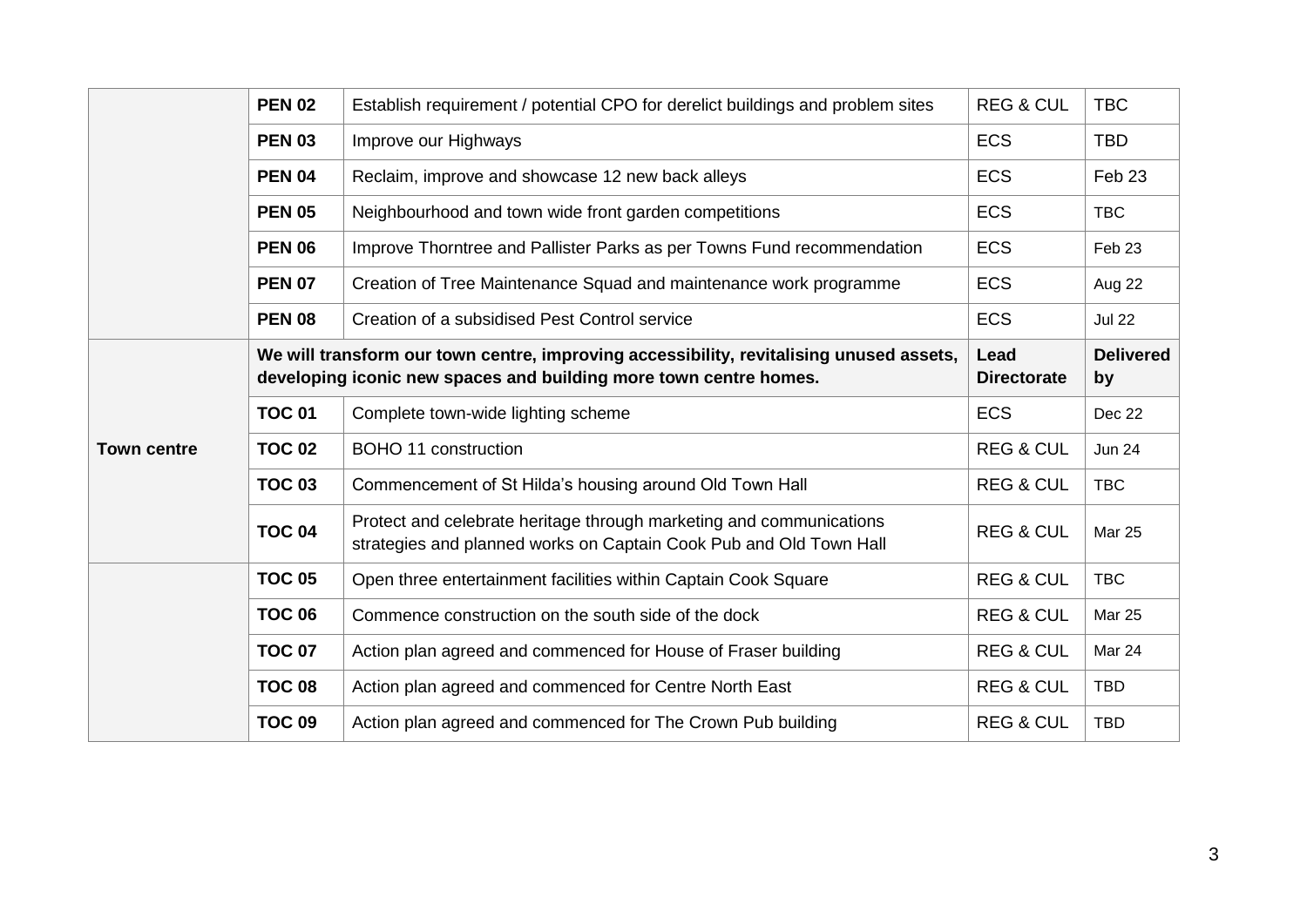|                           | <b>TOC 10</b>                                                                                                  | Action plan agreed and commenced for Gurney House                                                                                                            | <b>REG &amp; CUL</b>       | <b>TBD</b>             |
|---------------------------|----------------------------------------------------------------------------------------------------------------|--------------------------------------------------------------------------------------------------------------------------------------------------------------|----------------------------|------------------------|
| <b>Culture</b>            | We will invest in our existing cultural assets, create new spaces and events and<br>improve access to culture. |                                                                                                                                                              | Lead<br><b>Directorate</b> | <b>Delivered</b><br>by |
|                           | <b>CUL 01</b>                                                                                                  | Increased ticket sales and attendances of events through effective marketing                                                                                 | <b>REG &amp; CUL</b>       | <b>TBC</b>             |
|                           | <b>CUL 02</b>                                                                                                  | Complete improvements to Teesaurus Park                                                                                                                      | <b>REG &amp; CUL</b>       | <b>TBC</b>             |
|                           | <b>CUL 03</b>                                                                                                  | Create three new annual events in 2022                                                                                                                       | <b>REG &amp; CUL</b>       | <b>TBC</b>             |
|                           | <b>CUL 04</b>                                                                                                  | Aim for all children to get an experience of live theatre                                                                                                    | <b>REG &amp; CUL</b>       | <b>Mar 23</b>          |
|                           | <b>CUL 05</b>                                                                                                  | Increase attendance at existing Council events like Orange Pip                                                                                               | <b>REG &amp; CUL</b>       | <b>TBC</b>             |
|                           | <b>CUL 06</b>                                                                                                  | Increase visitor numbers to museums and attractions                                                                                                          | <b>REG &amp; CUL</b>       | <b>TBC</b>             |
|                           | <b>CUL 07</b>                                                                                                  | Increase tickets sales at town hall performances                                                                                                             | <b>REG &amp; CUL</b>       | <b>TBC</b>             |
|                           |                                                                                                                |                                                                                                                                                              |                            |                        |
|                           |                                                                                                                | We will transform our town centre, improving accessibility, revitalising unused assets,<br>developing iconic new spaces and building more town centre homes. | Lead<br><b>Directorate</b> | <b>Delivered</b><br>by |
|                           | QOS 01                                                                                                         | Encourage the public to help drive decision making                                                                                                           | <b>LGS</b>                 | <b>TBC</b>             |
|                           | <b>QOS 02</b>                                                                                                  | Introduce a marketing campaign to significantly grow Middlesbrough Lottery                                                                                   | <b>CE</b>                  | <b>TBC</b>             |
|                           | QOS 03                                                                                                         | Work with the voluntary sector to create and promote volunteering opportunities                                                                              | <b>ECS</b>                 | <b>TBC</b>             |
| <b>Quality of service</b> | <b>QOS 04</b>                                                                                                  | Introduce volunteer-driven Neighbourhood Action Weeks                                                                                                        | <b>ECS</b>                 | <b>TBC</b>             |
|                           | QOS 05                                                                                                         | Market a small local grant programme                                                                                                                         | <b>ECS</b>                 | <b>TBC</b>             |
|                           | <b>QOS 06</b>                                                                                                  | Market a strong buy-local campaign                                                                                                                           | <b>FIN</b>                 | <b>TBC</b>             |
|                           | <b>QOS 07</b>                                                                                                  | Commence work on the new Southlands Centre                                                                                                                   | <b>REG &amp; CUL</b>       | <b>Jul 24</b>          |